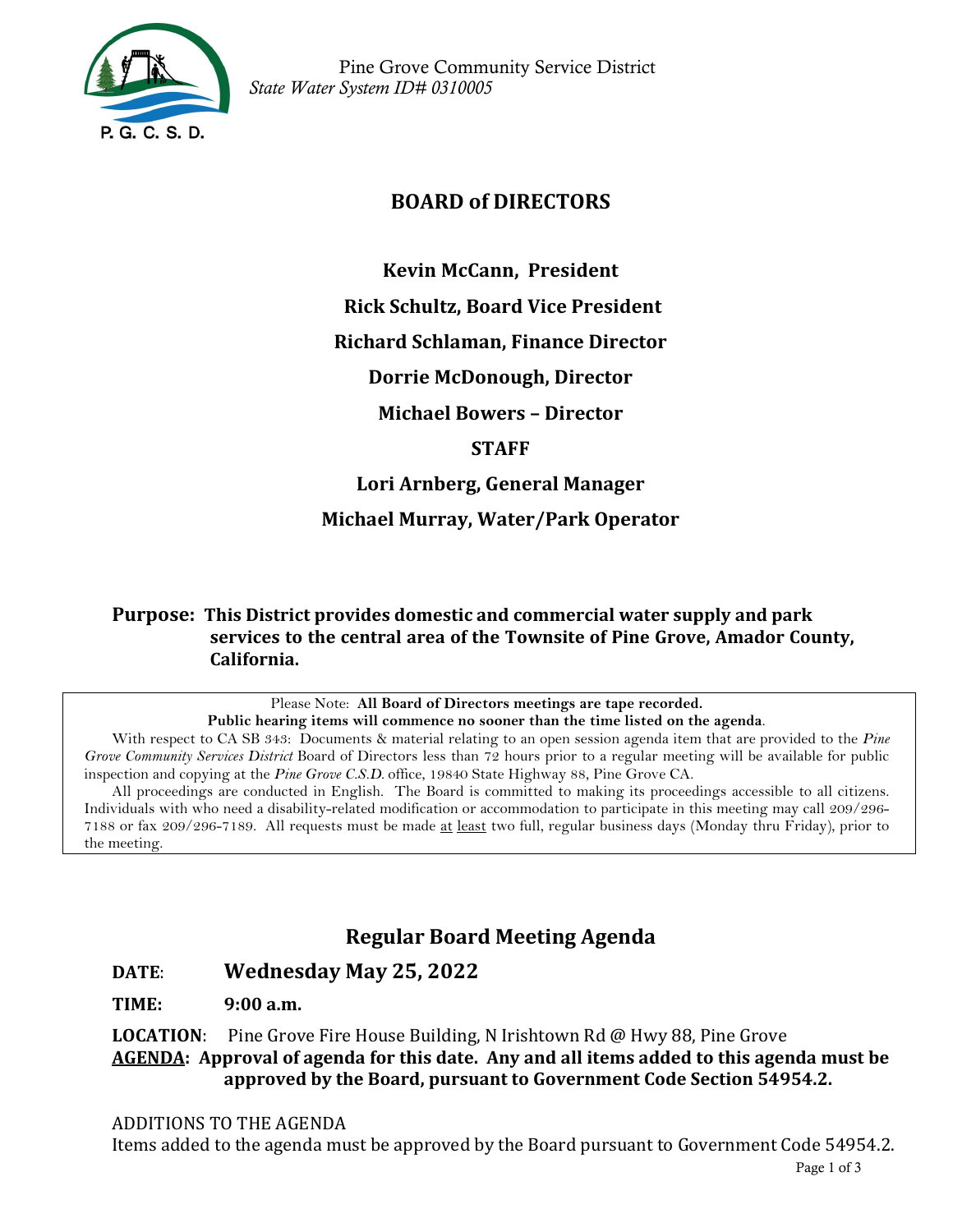

PUBLIC COMMENT FOR MATTERS NOT ON THE AGENDA: Discussion items only, no action to be taken. Any person may address the Board at this time upon any subject within the jurisdiction of the *Pine Grove Community Services District*; however, matters that require action will be referred to staff and/or Committee for recommendation of possible action at a subsequent Board meeting. At the discretion of the Board, a time limit may be imposed.

### **CORRESPONDENCE REGISTER**

- 1. A.W.A. Information, including Minutes and Agenda/s on clipboard
- 2. Amador County & LAFCO notices on clipboard
- 3. C.R.W.A./C.S.D.A./Senator's Updates & Information on inside office bulletin board

# **1) STAFF REPORTS ~** Items for Discussion and Possible Action

# **General Manager's Report** –

- Review of Meeting Minutes for April 27, 2022
- Review of Meeting Minutes for 218 Meeting on May 11, 2022
- Leak Detection Training and cost for a professional leak detection survey
- The State Low income assistance program starts June 3<sup>rd</sup> with a maximum benefit of \$2,000.00 per person. Registration and training completed
- Received \$90,350 for Peterson Ranch Lots This will also add to our Assessment Income. They have paid for both the assessments and the meter fees. Meters are on order.
- AWA increase in cost for hired service work.

# **2) Water Operator Report** – Please see written report

### **3) Old Business –**

- Support for pipe in storage unit Shelves are assembled next steps
- Wood Repair on the building is complete
- Building painting is scheduled for June  $27<sup>th</sup>$  or sooner if they have a cancellation